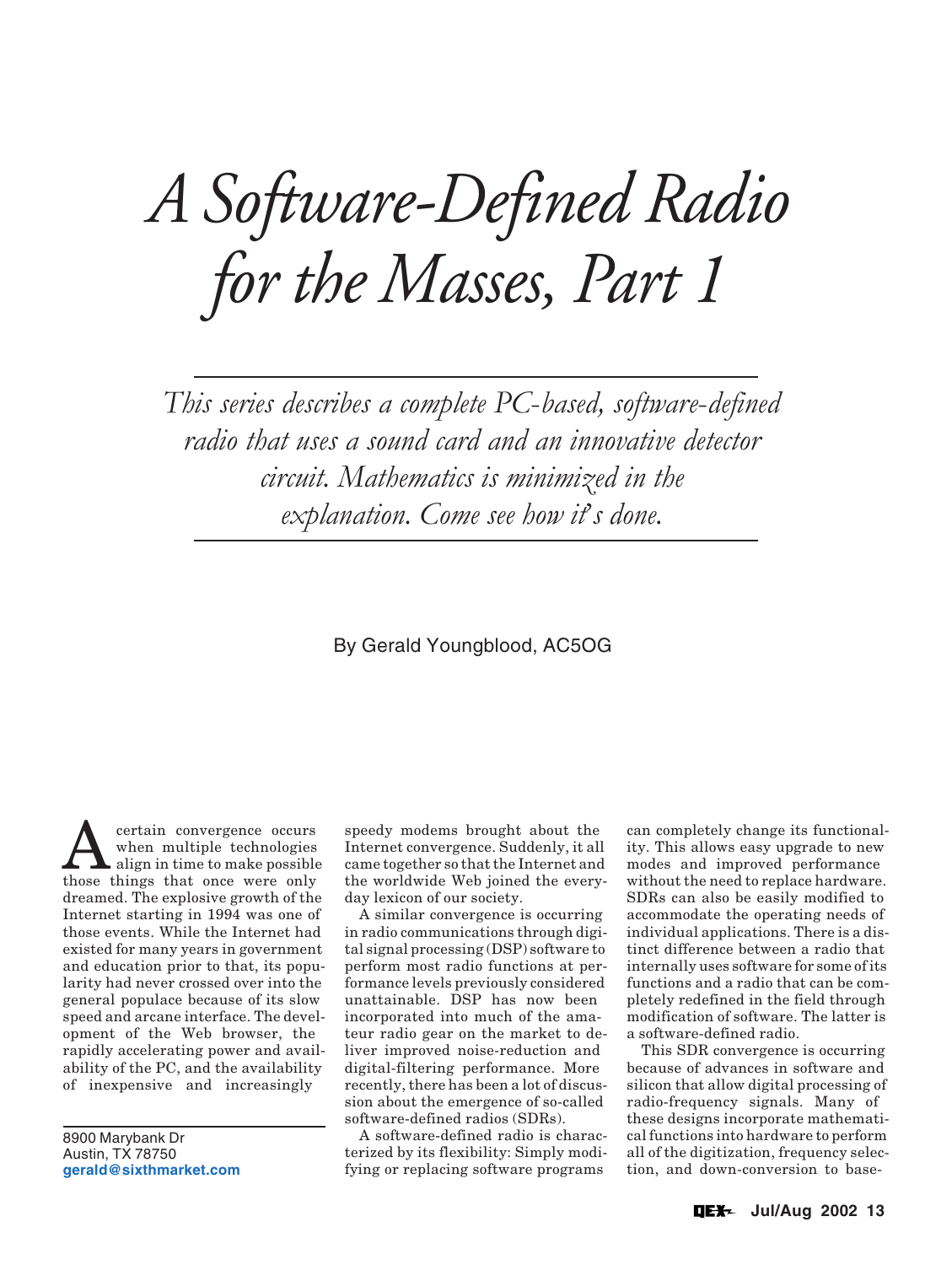<span id="page-1-0"></span>band. Such systems can be quite complex and somewhat out of reach to most amateurs.

One problem has been that unless you are a math wizard and proficient in programming *C++* or assembly language, you are out of luck. Each can be somewhat daunting to the amateur as well as to many professionals. Two years ago, I set out to attack this challenge armed with a fascination for technology and a 25-year-old, virtually unused electrical engineering degree. I had studied most of the math in college and even some of the signal processing theory, but 25 years is a long time. I found that it really was a challenge to learn many of the disciplines required because much of the literature was written from a mathematician's perspective.

Now that I am beginning to grasp many of the concepts involved in software radios, I want to share with the Amateur Radio community what I have learned without using much more than simple mathematical concepts. Further, a software radio should have as little hardware as possible. If you have a PC with a sound card, you already have most of the required hardware. With as few as three integrated circuits you can be up and running with a Tayloe detector an innovative, yet simple, direct-conversion receiver. With less than a dozen chips, you can build a transceiver that will outperform much of the commercial gear on the market.

# **Approach the Theory**

In this article series, I have chosen to focus on practical implementation rather than on detailed theory. There are basic facts that must be understood to build a software radio. However, much like working with integrated circuits, you don't have to know how to create the IC in order to use it in a design. The convention I have chosen is to describe practical applications followed by references where appropriate for more detailed study. One of the easier to comprehend references I have found is *The Scientist and Engineer's Guide to Digital Signal Processing* by Steven W. Smith. It is free for download over the Internet at **[www.DSPGuide.](http://www.DSPGuide.com) [com](http://www.DSPGuide.com)**. I consider it required reading for those who want to dig deeper into implementation as well as theory. I will refer to it as the "DSP Guide" many times in this article series for further study.

So get out your four-function calculator (okay, maybe you need six or

seven functions) and let's get started. But first, let's set forth the objectives of the complete SDR design:

- Keep the math simple
- Use a sound-card equipped PC to provide all signal-processing functions
- Program the user interface and all signal-processing algorithms in *Visual Basic* for easy development and maintenance
- Utilize the Intel Signal Processing Library for core DSP routines to minimize the technical knowledge requirement and development time, and to maximize performance
- Integrate a direct conversion (D-C) receiver for hardware design simplicity and wide dynamic range
- Incorporate direct digital synthesis (DDS) to allow flexible frequency control
- Include transmit capabilities using similar techniques as those used in the D-C receiver.

# *Analog and Digital Signals in the Time Domain*

To understand DSP we first need to understand the relationship between digital signals and their analog counterparts. If we look at a 1-V (pk) sine wave on an analog oscilloscope, we see that the signal makes a perfectly smooth curve on the scope, no matter how fast the sweep frequency. In fact, if it were possible to build a scope with an infinitely fast horizontal sweep, it would still display a perfectly smooth curve (really a straight line at that point). As such, it is often called a *continuous-time signal* since it is continuous in time. In other words, there are an infinite number of different voltages along the curve, as can be seen on the analog oscilloscope trace.

On the other hand, if we were to measure the same sine wave with a digital voltmeter at a sampling rate of four times the frequency of the sine wave, starting at time equals zero, we would read: 0 V at 0°, 1 V at 90°, 0 V at 180° and –1 V at 270° over one complete cycle. The signal could continue perpetually, and we would still read those same four voltages over and again, forever. We have measured the voltage of the signal at discrete moments in time. The resulting voltagemeasurement sequence is therefore called a *discrete-time signal*.

If we save each discrete-time signal voltage in a computer memory and we know the frequency at which we sampled the signal, we have a *discretetime sampled signal*. This is what an analog-to-digital converter (ADC)

does. It uses a sampling clock to measure discrete samples of an incoming analog signal at precise times, and it produces a digital representation of the input sample voltage.

In 1933, Harry Nyquist discovered that to accurately recover all the components of a periodic waveform, it is necessary to use a sampling frequency of at least twice the bandwidth of the signal being measured. That minimum sampling frequency is called the *Nyquist criterion*. This may be expressed as:

$$
f_{\rm s} \ge 2f_{\rm bw} \tag{Eq 1}
$$

where  $f_s$  is the sampling rate and  $f_{bw}$  is the bandwidth. See? The math isn't so bad, is it?

Now as an example of the Nyquist criterion, let's consider human hearing, which typically ranges from 20 Hz to 20 kHz. To recreate this frequency response, a CD player must sample at a frequency of at least 40 kHz. As we will soon learn, the maximum frequency component must be limited to 20 kHz through low-pass filtering to prevent distortion caused by false images of the signal. To ease filter requirements, therefore, CD players use a standard sampling rate of 44,100 Hz. All modern PC sound cards support that sampling rate.

What happens if the sampled bandwidth is greater than half the sampling rate and is not limited by a low-pass filter? An *alias* of the signal is produced that appears in the output along with the original signal. Aliases can cause distortion, beat notes and unwanted spurious images. Fortunately, alias frequencies can be precisely predicted and prevented with proper low-pass or band-pass filters, which are often referred to as *anti-aliasing* filters, as shown in Fig 1. There are even cases where the alias frequency can be used to advantage; that will be discussed later in the article.

This is the point where most texts on DSP go into great detail about what sampled signals look like above the Nyquist frequency. Since the goal of this article is practical implementation, I refer you to Chapter 3 of the DSP Guide for a more in-depth discussion of sampling, aliases, A-to-D and



**Fig 1—A/D conversion with antialiasing low-pass filter.**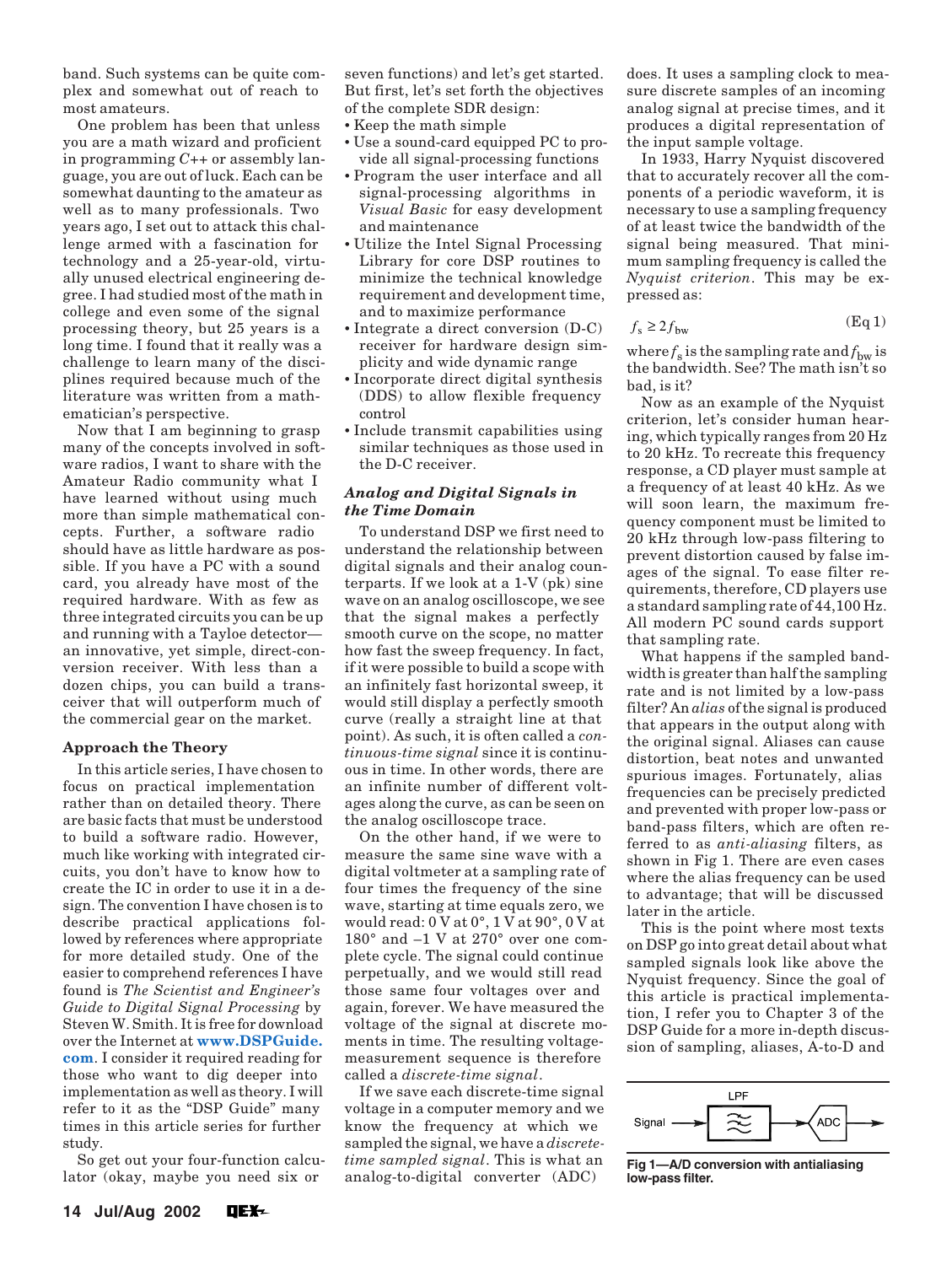<span id="page-2-0"></span>D-to-A conversion. Also refer to Doug Smith's article, "Signals, Samples, and Stuff: A DSP Tutorial."[1](#page-8-0)

What you need to know for now is that if we adhere to the Nyquist criterion in  $Eq 1$ , we can accurately sample, process and recreate virtually any desired waveform. The sampled signal will consist of a series of numbers in computer memory measured at time intervals equal to the sampling rate. Since we now know the amplitude of the signal at discrete time intervals, we can process the digitized signal in software with a precision and flexibility not possible with analog circuits.

### **From RF to a PC's Sound Card**

Our objective is to convert a modulated radio-frequency signal from the frequency domain to the time domain for software processing. In the frequency domain, we measure amplitude versus frequency (as with a spectrum analyzer); in the time domain, we measure amplitude versus time (as with an oscilloscope).

In this application, we choose to use a standard 16-bit PC sound card that has a maximum sampling rate of 44,100 Hz. According to [Eq 1](#page-1-0), this means that the maximum-bandwidth signal we can accommodate is 22,050 Hz. With quadrature sampling, discussed later, this can actually be extended to 44 kHz. Most sound cards have built-in antialiasing filters that cut off sharply at around 20 kHz. (For a couple hundred dollars more, PC sound cards are now available that support 24 bits at a 96-kHz sampling rate with up to 105 dB of dynamic range.)

Most commercial and amateur DSP designs use dedicated DSPs that sample intermediate frequencies (IFs) of 40 kHz or above. They use traditional analog superheterodyne techniques for down-conversion and filtering. With the advent of very-high-speed and wide-bandwidth ADCs, it is now possible to directly sample signals up through the entire HF range and even into the low VHF range. For example, the Analog Devices AD9430 A/D converter is specified with sample rates up to 210 Msps at 12 bits of resolution and a 700-MHz bandwidth. That 700-MHz bandwidth can be used in under-sampling applications, a topic that is beyond the scope of this article series.

The goal of my project is to build a PC-based softwaredefined radio that uses as little external hardware as possible while maximizing dynamic range and flexibility. To do so, we will need to convert the RF signal to audio frequencies in a way that allows removal of the unwanted mixing products or images caused by the down-conversion process. The simplest way to accomplish this while maintaining wide dynamic range is to use D-C techniques to translate the modulated RF signal directly to baseband.

LPF 1.5 kHz 14 001 MHz Baseband 4.0 MHz

**Fig 2—A direct-conversion real mixer with a 1.5-kHz low-pass filter.**

We can mix the signal with an oscillator tuned to the RF carrier frequency to translate the bandwidth-limited signal to a 0-Hz IF as shown in Fig 2.

The example in the figure shows a 14.001-MHz carrier signal mixed with a 14.000-MHz local oscillator to translate the carrier to 1 kHz. If the low-pass filter had a cutoff of 1.5 kHz, any signal between 14.000 MHz and 14.0015 MHz would be within the passband of the direct-conversion receiver. The problem with this simple approach is that we would also simultaneously receive all signals between 13.9985 MHz and 14.000 MHz as unwanted images within the passband, as illustrated in Fig 3. Why is that?

Most amateurs are familiar with the concept of sum and difference frequencies that result from mixing two signals. When a carrier frequency,  $f_c$ , is mixed with a local oscillator,  $f_{\text{lo}}$ , they combine in the general form:

$$
f_{\rm c} f_{\rm lo} = \frac{1}{2} \left[ (f_{\rm c} + f_{\rm lo}) + (f_{\rm c} - f_{\rm lo}) \right]
$$
 (Eq 2)

When we use the direct-conversion mixer shown in Fig 2, we will receive these primary output signals:

 $f_c - f_{lo} = 14.001 \text{ MHz} - 14.000 \text{ MHz} = 0.001 \text{ MHz}$  $f_c + f_{lo} = 14.001 \text{ MHz} + 14.000 \text{ MHz} = 28.001 \text{ MHz}$ 

Note that we also receive the image frequency that "folds over" the primary output signals:

 $-f_c + f_{lo} = -14.001 \text{ MHz} + 14.000 \text{ MHz} = -0.001 \text{ MHz}$ 

A low-pass filter easily removes the 28.001-MHz *sum frequency*, but the –0.001-MHz *difference-frequency* image will remain in the output. This unwanted image is the lower sideband with respect to the 14.000-MHz carrier frequency. This would not be a problem if there were no signals below 14.000 MHz to interfere. As previously stated, all undesired signals between 13.9985 and 14.000 MHz will translate into the passband along with the desired signals above 14.000 MHz. The image also results in increased noise in the output.

So how can we remove the image-frequency signals? It can be accomplished through *quadrature mixing*. Phasing or quadrature transmitters and receivers—also called Weaver-method or image-rejection mixers—have existed since the early days of single sideband. In fact, my first SSB transmitter was a used Central Electronics 20A exciter that incorporated a phasing design. Phasing systems lost favor in the early 1960s with the advent of relatively inexpensive, high-performance filters.

To achieve good opposite-sideband or image suppression, phasing systems require a precise balance of amplitude and <sup>1</sup>Notes appear on [page 21](#page-8-0). **the signal that are 90° out 1Notes appear on page 21.** The 1Notes appear on page 21.



**Fig 3—Output spectrum of a real mixer illustrating the sum, difference and image frequencies.**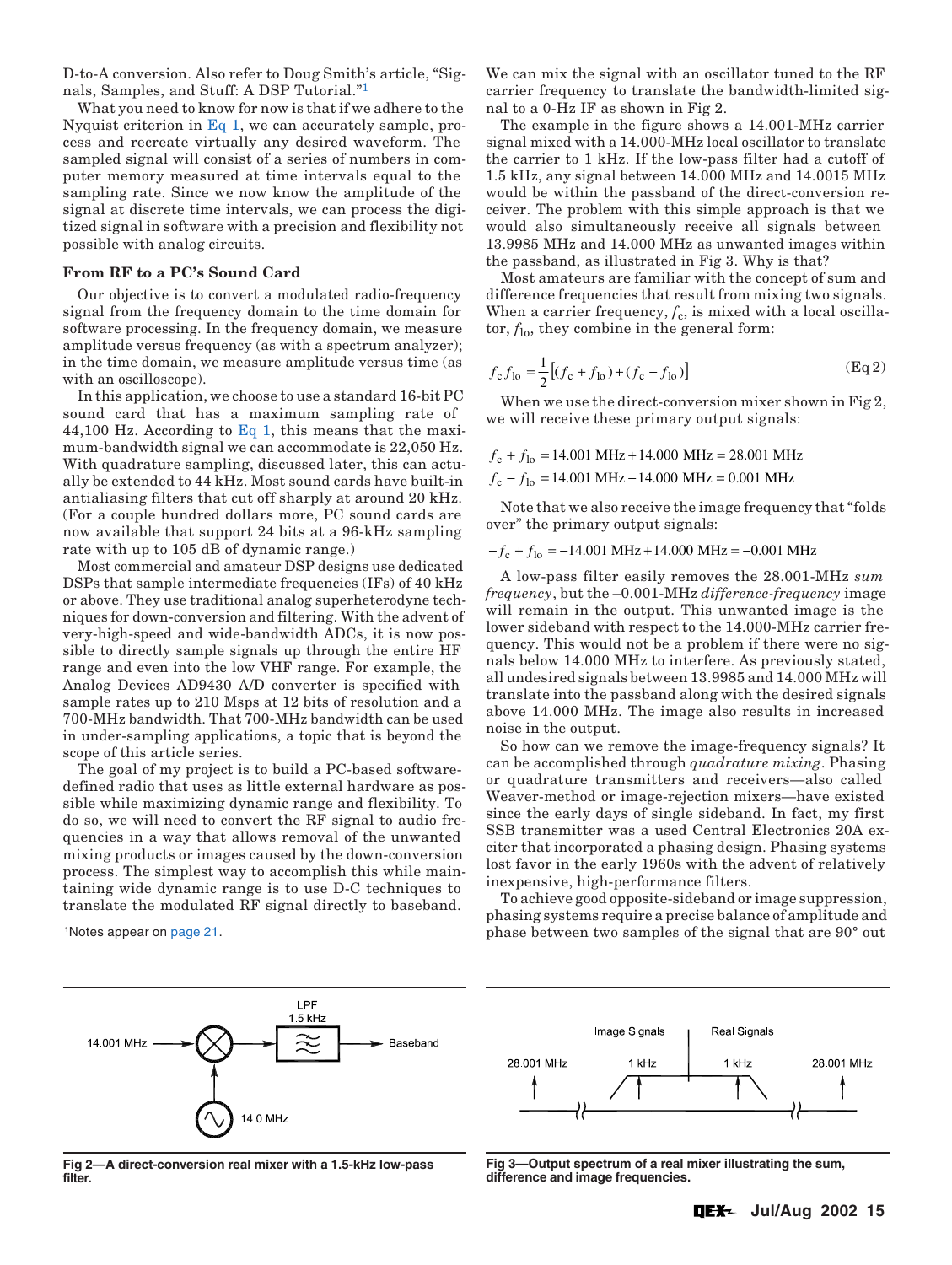<span id="page-3-0"></span>of phase or in quadrature with each other—"orthogonal" is the term used in some texts. Until the advent of digital signal processing, it was difficult to realize the level of image rejection performance required of modern radio systems in phasing designs. Since digital signal processing allows precise numerical control of phase and amplitude, quadrature modulation and demodulation are the preferred methods. Such signals in quadrature allow virtually any modulation method to be implemented in software using DSP techniques.

# **Give Me** *I* **and** *Q* **and I Can Demodulate Anything**

First, consider the direct-conversion mixer shown in [Fig 2.](#page-2-0) When the RF signal is converted to baseband audio using a single channel, we can visualize the output as varying in amplitude along a single axis as illustrated in Fig 4. We will refer to this as the *inphase* or *I* signal. Notice that its magnitude varies from a positive value to a negative value at the frequency of the modulating signal. If we use a diode to rectify the signal, we would have created a simple envelope or AM detector.

Remember that in AM envelope detection, both modulation sidebands carry information energy and both are desired at the output. Only amplitude information is required to fully demodulate the original signal. The problem is that most other modulation techniques require that the phase of the signal be known. This is where quadrature detection comes in. If we delay a copy of the RF carrier by 90° to form a quadrature (*Q*) signal, we can then use it in conjunction with the original in-phase signal and the math we learned in middle school to determine the instantaneous phase and amplitude of the original signal.

Fig 5 illustrates an RF carrier with the level of the *I* signal plotted on the x-axis and that of the *Q* signal plotted on the y-axis of a plane. This is often referred to in the literature as a *phasor diagram* in the *complex plane*. We are now able to extrapolate the two signals to draw an arrow or phasor that represents the instantaneous magnitude and phase of the original signal.

Okay, here is where you will have to use a couple of those extra functions on the calculator. To compute the magnitude  $m_t$  or envelope of the signal, we use the geometry of right triangles. In a right triangle, the square of the hypotenuse is equal to the sum

of the squares of the other two sides according to the Pythagorean theorem. Or restating, the hypotenuse as  $m_t$  (magnitude with respect to time):

$$
m_{t} = \sqrt{I_{t}^{2} + Q_{t}^{2}}
$$
 (Eq 3)

The instantaneous phase of the signal as measured counterclockwise from the positive *I* axis and may be computed by the inverse tangent (or arctangent) as follows:

$$
\phi_t = \tan^{-1}\left(\frac{Q_t}{I_t}\right) \tag{Eq 4}
$$

Therefore, if we measured the instantaneous values of *I* and *Q,* we would know everything we needed to know about the signal at a given moment in time. This is true whether we are dealing with continuous analog signals or discrete sampled signals. With *I* and *Q,* we can demodulate AM signals directly using Eq 3 and FM signals using Eq 4. To demodulate SSB takes one more step. Quadrature signals can be used analytically to remove the image frequencies and leave only the desired sideband.

The mathematical equations for quadrature signals are difficult but are very understandable with a little study[.2](#page-8-0) I highly recommend that you read the online article, "Quadrature



**Fig 4—An in-phase signal (**I**) on the real plane. The magnitude,**  $m_{(t)}$ **, is easily measured as the instantaneous peak voltage, but no phase information is available from in-phase detection. This is the way an AM envelope detector works.**

Signals: Complex, But Not Complicated," by Richard Lyons. It can be found at **[www.dspguru.com/info/](http://www.dspguru.com/info/tutor/quadsig.htm) [tutor/quadsig.htm](http://www.dspguru.com/info/tutor/quadsig.htm)**. The article develops in a very logical manner how quadrature-sampling *I*/*Q* demodulation is accomplished. A basic understanding of these concepts is essential to designing software-defined radios.

We can take advantage of the analytic capabilities of quadrature signals through a quadrature mixer. To understand the basic concepts of quadrature mixing, refer to Fig 6, which illustrates a quadrature-sampling *I*/*Q* mixer.

First, the RF input signal is bandpass filtered and applied to the two parallel mixer channels. By delaying the local oscillator wave by 90°, we can generate a cosine wave that, in tandem, forms a *quadrature oscillator*. The RF carrier,  $f_c(t)$ , is mixed with the respective cosine and sine wave local oscillators and is subsequently low-pass filtered to create the in-phase, *I*(*t*), and quadrature, *Q*(*t*), signals. The *Q*(*t*)



**Fig 5—I +jQ are shown on the complex plane. The vector rotates counterclockwise at a rate of 2**π**fc. The magnitude and phase of the rotating vector at any instant in time may be determined through Eqs 3 and 4.**



Fig 6—Quadrature sampling mixer: The RF carrier,  $f_c$ , is fed to parallel mixers. The local **oscillator (Sine) is fed to the lower-channel mixer directly and is delayed by 90° (Cosine) to feed the upper-channel mixer. The low-pass filters provide antialias filtering before** analog-to-digital conversion. The upper channel provides the in-phase ( $I_{(t)}$ ) signal and the lower channel provides the quadrature ( $Q_{\rm (t)}$ ) signal. In the PC SDR the loẅ-pass filters<br>and A/D converters are integrated on the PC sound card.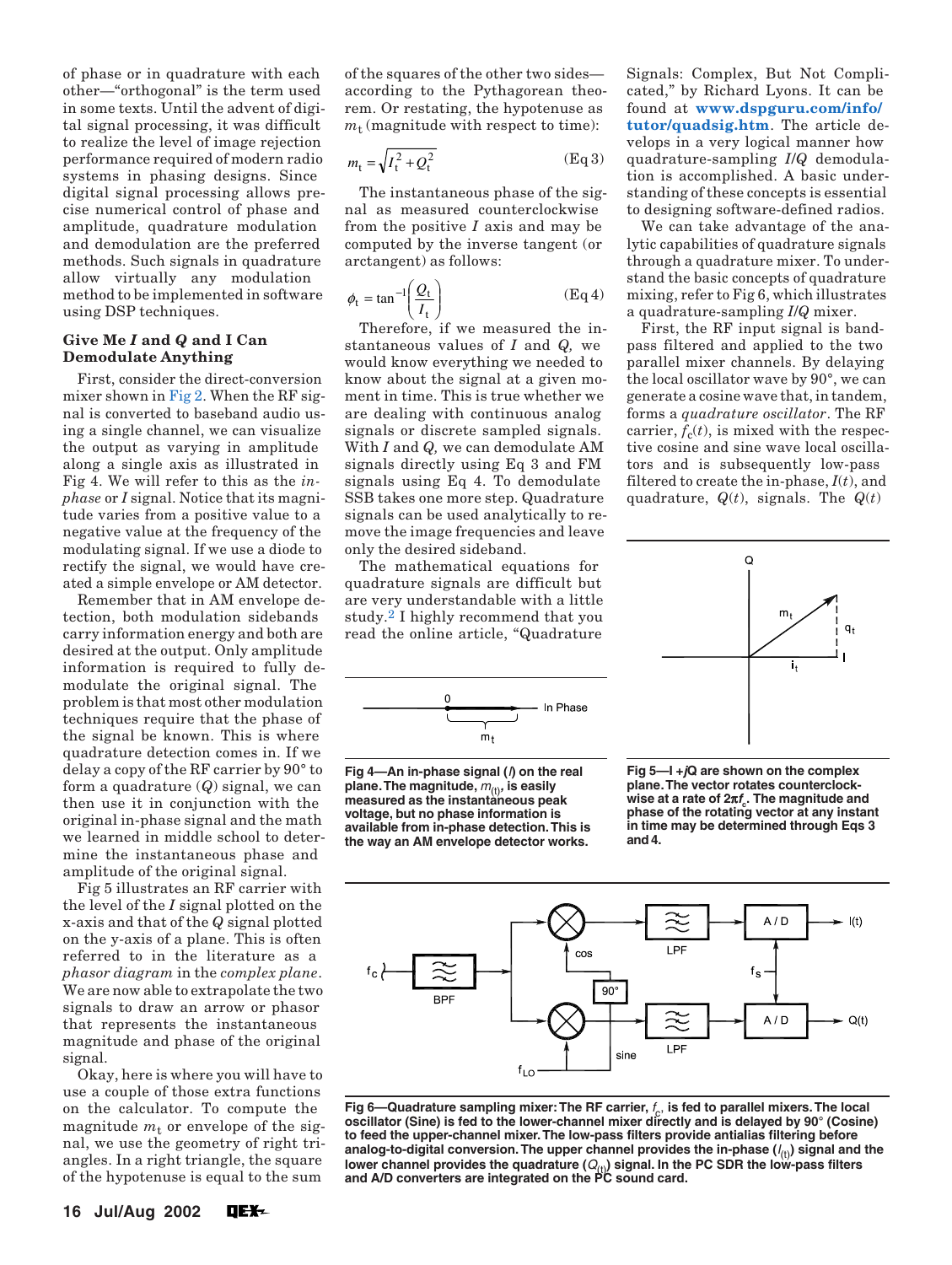channel is phase-shifted 90° relative to the  $I(t)$  channel through mixing with the sine local oscillator. The low-pass filter is designed for cutoff below the Nyquist frequency to prevent aliasing in the A/D step. The A/D converts continuous-time signals to discrete-time sampled signals. Now that we have the *I* and *Q* samples in memory, we can perform the magic of digital signal processing.

Before we go further, let me reiterate that one of the problems with this method of down-conversion is that it can be costly to get good opposite-sideband suppression with analog circuits. Any variance in component values will cause phase or amplitude imbalance between two channels, resulting in a corresponding decrease in oppositesideband suppression. With analog circuits, it is difficult to achieve better than 40 dB of suppression without much higher cost. Fortunately, it is straightforward to correct the analog imbalances in software.

Another significant drawback of direct-conversion receivers is that the noise increases as the demodulated signal approaches 0 Hz. Noise contributions come from a number of sources, such as 1/*f* noise from the semiconductor devices themselves, 60-Hz and 120-Hz line noise or hum, microphonic mechanical noise and local-oscillator phase noise near the carrier frequency. This can limit sensitivity since most people prefer their CW tones to be below 1 kHz. It turns out that most of the low-frequency noise rolls off above 1 kHz. Since a sound card can process signals all the way up to 20 kHz, why not use some of that bandwidth to move away from the low frequency noise? The PC SDR uses an 11.025-kHz, *offsetbaseband IF* to reduce the noise to a manageable level. By offsetting the local oscillator by 11.025 kHz, we can now receive signals near the carrier

frequency without any of the lowfrequency noise issues. This also significantly reduces the effects of local-oscillator phase noise. Once we have digitally captured the signal, it is a trivial software task to shift the demodulated signal down to a 0-Hz offset.

### **DSP in the Frequency Domain**

Every DSP text I have read thus far concentrates on time-domain filtering and demodulation of SSB signals using *finite-impulse-response (FIR)* filters. Since these techniques have been thoroughly discussed in the litera-ture<sup>[1](#page-8-0), [3,](#page-8-0) 4</sup> and are not currently used in my PC SDR, they will not be covered in this article series.

My PC SDR uses the power of the *fast Fourier transform (FFT)* to do almost all of the heavy lifting in the frequency domain. Most DSP texts use a lot of ink to derive the math so that one can write the FFT code. Since Intel has so helpfully provided the code in executable form in their signal-processing library[,5](#page-8-0) we don't care how to write an FFT: We just need to know how to use it. Simply put, the FFT converts the complex *I* and *Q* discrete-time signals into the frequency domain. The FFT output can be thought of as a large bank of very narrow band-pass filters, called *bins*, each one measuring the spectral energy within its respective bandwidth. The output resembles a *comb filter* wherein each bin slightly overlaps its adjacent bins forming a scalloped curve, as shown in Fig 7. When a signal is precisely at the center frequency of a bin, there will be a corresponding value only in that bin. As the frequency is offset from the bin's center, there will be a corresponding increase in the value of the

adjacent bin and a decrease in the value of the current bin. Mathematical analysis fully describes the relationship between  $FFT \, bins, 6$  but such is beyond the scope of this article.

Further, the FFT allows us to measure both phase and amplitude of the signal within each bin using [Eqs 3](#page-3-0) and [4](#page-3-0) above. The complex version allows us to measure positive and negative frequencies separately. Fig 8 illustrates the output of a complex, or quadrature, FFT.

The bandwidth of each FFT bin may be computed as shown in Eq 5, where  $BW_{\text{bin}}$  is the bandwidth of a single bin,  $f<sub>s</sub>$  is the sampling rate and *N* is the size of the FFT. The center frequency of each FFT bin may be determined by Eq 6 where  $f_{\text{center}}$  is the bin's center frequency, *n* is the bin number,  $f_s$  is the sampling rate and *N* is the size of the FFT. Bins zero through *(N*/2)–1 represent upper-sideband frequencies and bins *N*/2 to *N–*1 represent lower-sideband frequencies around the carrier frequency.

$$
BW_{\text{bin}} = \frac{f_s}{N} \tag{Eq 5}
$$

$$
f_{\text{center}} = \frac{n f_s}{N} \tag{Eq 6}
$$

If we assume the sampling rate of the sound card is 44.1 kHz and the number of FFT bins is 4096, then the bandwidth and center frequency of each bin would be:

$$
BW_{\text{bin}} = \frac{44100}{4096} = 10.7666 \text{ Hz and}
$$

 $f_{\text{center}} = n10.7666 \text{ Hz}$ 

What this all means is that the receiver will have 4096, ~11-Hz-wide



**Fig 7—FFT output resembles a comb filter: Each bin of the FFT overlaps its adjacent bins just as in a comb filter. The 3-dB points overlap to provide linear output. The phase and magnitude of the signal in each bin is easily determined mathematically with [Eqs 3](#page-3-0) and [4.](#page-3-0)**



**Fig 8—Complex FFT output: The output of a complex FFT may be thought of as a series of band-pass filters aligned around the carrier frequency,**  $f_c$ **, at bin 0. N represents the number of FFT bins. The upper sideband is located in bins 1 through (N/2)–1 and the lower sideband is located in bins N/2 to N–1. The center frequency and bandwidth of each bin may be calculated using Eqs 5 and 6.**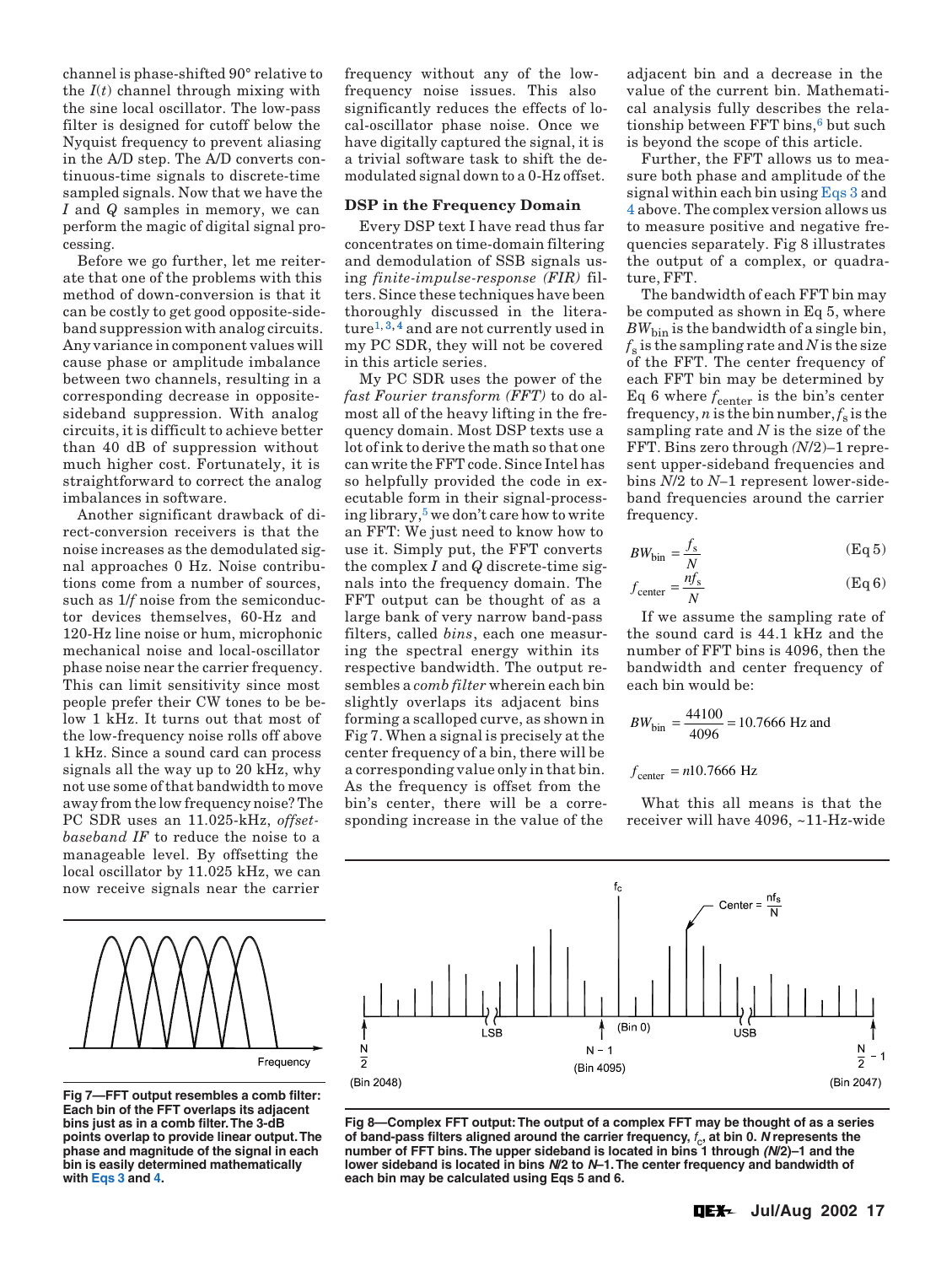<span id="page-5-0"></span>band-pass filters. We can therefore create band-pass filters from 11 Hz to approximately 40 kHz in 11-Hz steps.

The PC SDR performs the following functions in the frequency domain after FFT conversion:

- Brick-wall fixed and variable bandpass filters
- Frequency conversion
- SSB/CW demodulation
- Sideband selection
- Frequency-domain noise subtraction
- Frequency-selective squelch
- Noise blanking
- Graphic equalization ("tone control") • Phase and amplitude balancing to
- remove images
- SSB generation
- Future digital modes such as PSK31 and RTTY

Once the desired frequency-domain processing is completed, it is simple to convert the signal back to the time domain by using an *inverse FFT*. In the PC SDR, only AGC and adaptive noise filtering are currently performed in the time domain. A simplified diagram of the PC SDR software architecture is provided in Fig 9. These concepts will be discussed in detail in a [future](#page-11-0)  [article.](#page-11-0)

# **Sampling RF Signals with the Tayloe Detector: A New Twist on an Old Problem**

While searching the Internet for information on quadrature mixing, I ran across a most innovative and elegant design by Dan Tayloe, N7VE. Dan, who works for Motorola, has developed and patented (US Patent #6,230,000) what has been called the *Tayloe detector.*[7](#page-8-0) The beauty of the Tayloe detector is found in both its design elegance and its exceptional performance. It resembles other concepts in design, but appears unique in its high performance with minimal components.<sup>8, [9](#page-8-0), [10](#page-8-0), 11</sup> In its simplest form, you can build a complete quadrature down converter with only three or four ICs (less the local oscillator) at a cost of less than \$10.

Fig 10 illustrates a single-balanced version of the Tayloe detector. It can be visualized as a four-position rotary switch revolving at a rate equal to the carrier frequency. The 50-Ω antenna impedance is connected to the rotor and each of the four switch positions is connected to a *sampling capacitor*. Since the switch rotor is turning at exactly the RF carrier frequency, each capacitor will track the carrier's amplitude for exactly one-quarter of the cycle and will hold its value for the remainder of



**Fig 9—SDR receiver software architecture: The I and Q signals are fed from the soundcard input directly to a 4096-bin complex FFT. Band-pass filter coefficients are precomputed and converted to the frequency domain using another FFT. The frequencydomain filter is then multiplied by the frequency-domain signal to provide brick-wall filtering. The filtered signal is then converted to the time domain using the inverse FFT. Adaptive noise and notch filtering and digital AGC follow in the time domain.**



**Fig 10—Tayloe detector: The switch rotates at the carrier frequency so that each capacitor samples the signal once each revolution. The 0° and 180° capacitors differentially sum to provide the in-phase (**I**) signal and the 90° and 270° capacitors sum to provide the quadrature (**Q**) signal.**

the cycle. The rotating switch will therefore sample the signal at 0°, 90°, 180° and 270°, respectively.

As shown in Fig 11, the  $50-\Omega$  impedance of the antenna and the sampling capacitors form an R-C low-pass filter during the period when each respective switch is turned on. Therefore, each sample represents the integral or average voltage of the signal during its respective one-quarter cycle. When the switch is off, each sampling capacitor will hold its value until the next revolution. If the RF carrier and the rotating frequency were exactly in phase, the output of each capacitor will be a dc level equal to the average



**Fig 11—Track and hold sampling circuit: Each of the four sampling capacitors in the Tayloe detector form an RC track-and-hold circuit. When the switch is on, the capacitor will charge to the average value of the carrier during its respective onequarter cycle. During the remaining threequarters cycle, it will hold its charge. The local-oscillator frequency is equal to the carrier frequency so that the output will be at baseband.**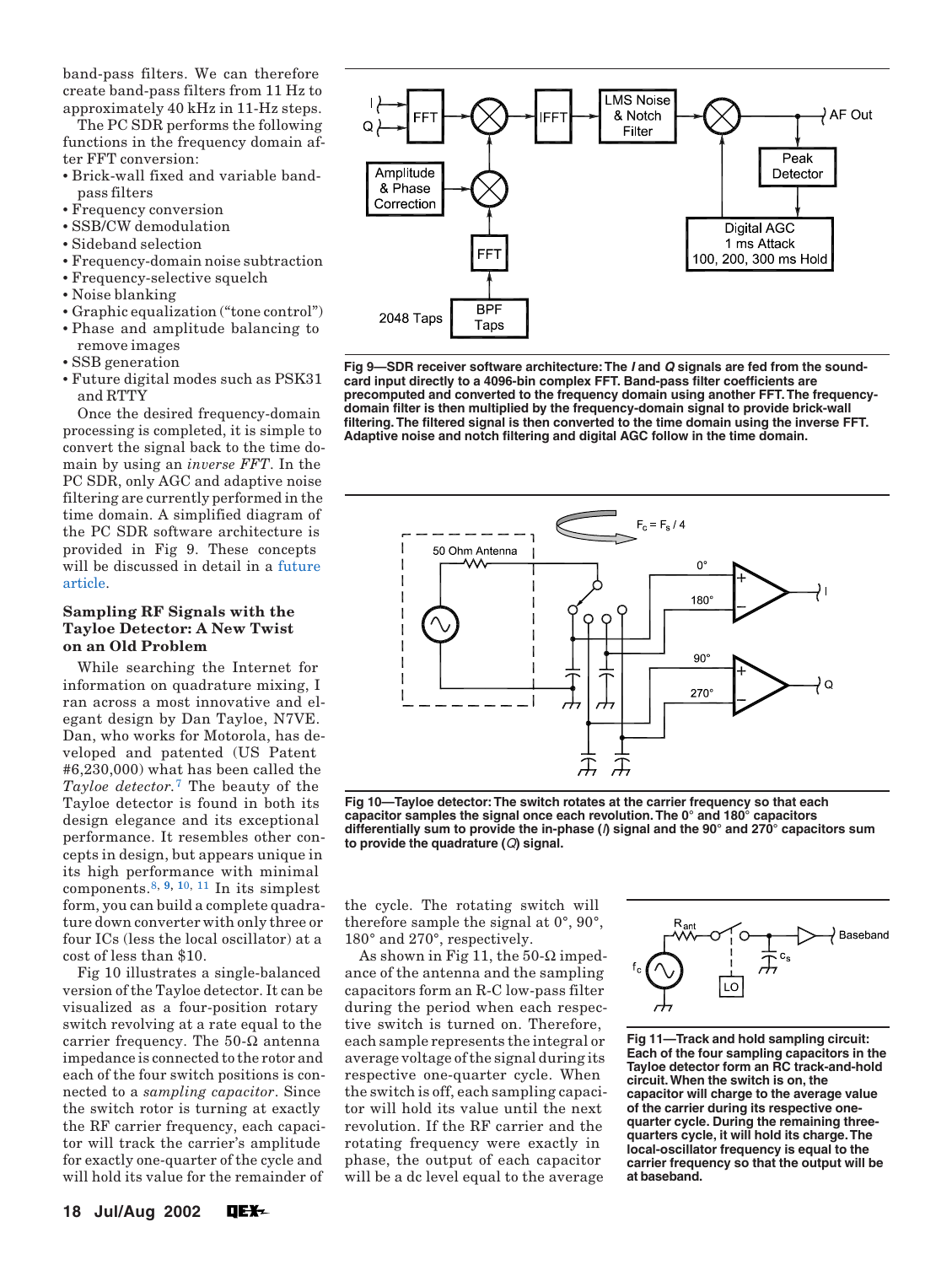value of the sample.

If we differentially sum outputs of the 0° and 180° sampling capacitors with an op amp (see Fig  $10$ ), the output would be a dc voltage equal to two times the value of the individually sampled values when the switch rotation frequency equals the carrier frequency. Imagine, 6 dB of noise-free gain! The same would be true for the 90° and 270° capacitors as well. The 0°/180° summation forms the *I* channel and the 90°/270° summation forms the *Q* channel of the quadrature downconversion.

As we shift the frequency of the carrier away from the sampling frequency, the values of the inverting phases will no longer be dc levels. The output frequency will vary according to the "beat" or difference frequency between the carrier and the switch-rotation frequency to provide an accurate representation of all the signal

components converted to baseband.

Fig 12 provides the schematic for a simple, single-balanced Tayloe detector. It consists of a PI5V331, 1:4 FET demultiplexer that switches the signal to each of the four sampling capacitors. The 74AC74 dual flip-flop is connected as a divide-by-four Johnson counter to provide the two-phase clock to the demultiplexer chip. The outputs of the sampling capacitors are differentially summed through the two LT1115 ultra-low-noise op amps to form the *I* and *Q* outputs, respectively. Note that the impedance of the antenna forms the input resistance for the op-amp gain as shown in Eq 7. This impedance may vary significantly with the actual antenna. I use instrumentation amplifiers in my final design to eliminate gain variance with antenna impedance. More information on the hardware design will be provided in a future article.

Since the duty cycle of each switch is 25%, the effective resistance in the RC network is the antenna impedance multiplied by four in the op-amp gain formula, as shown in Eq 7:

$$
G = \frac{R_{\rm f}}{4R_{\rm ant}}\tag{Eq 7}
$$

For example, with a feedback resistance,  $R_f$ , of 3.3 kΩ and antenna impedance,  $R_{\text{ant}}$ , of 50 Ω, the resulting gain of the input stage is:

$$
G = \frac{3300}{4 \times 50} = 16.5
$$

The Tayloe detector may also be analyzed as a *digital commutating filter*[.12](#page-8-0), [13, 14](#page-8-0) This means that it operates as a very-high-*Q* tracking filter, where [Eq](#page-7-0) 8 determines the bandwidth and *n* is the number of sampling capacitors,



**Fig 12—Singly balanced Tayloe detector.**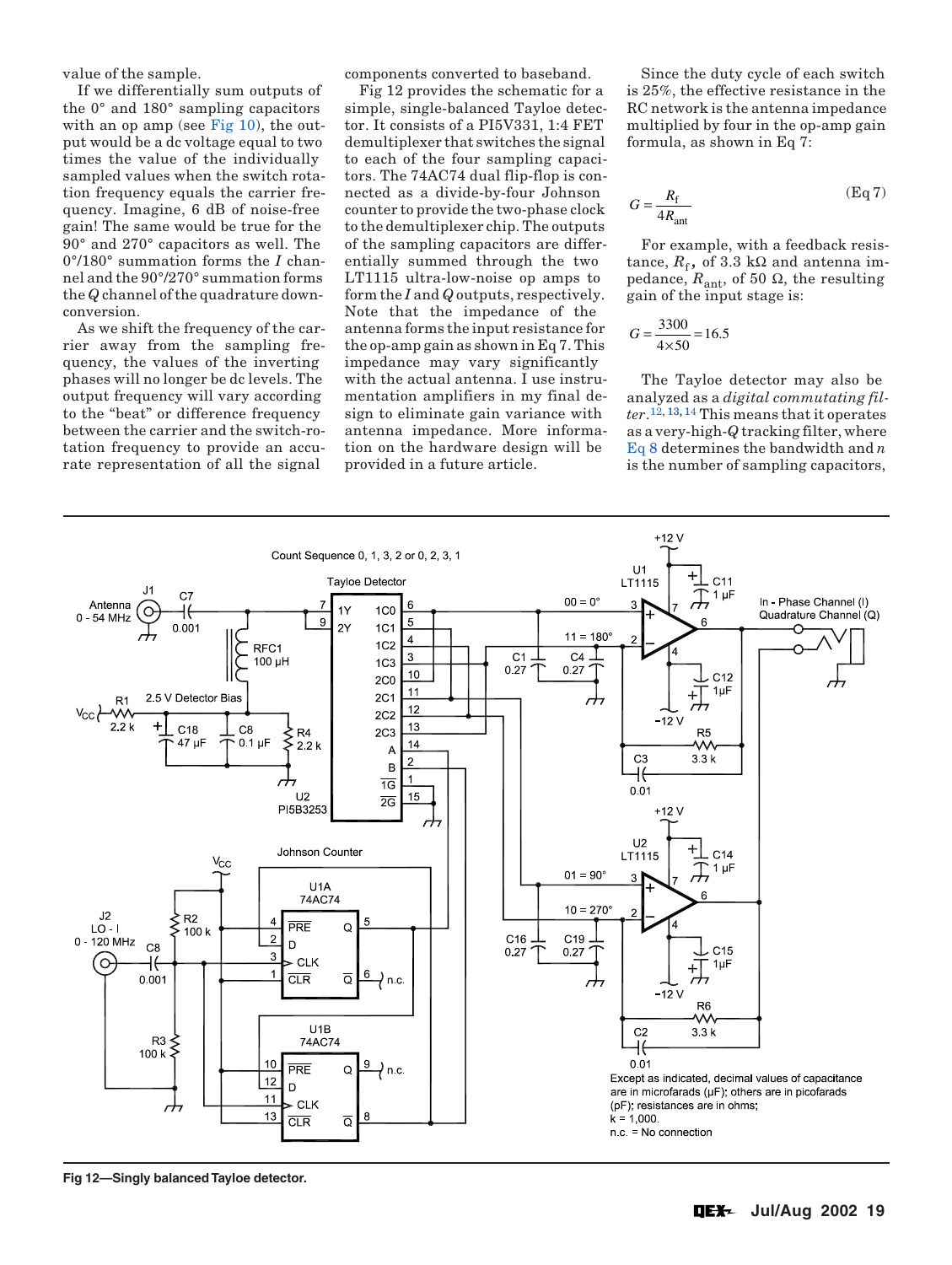<span id="page-7-0"></span> $R_{\text{ant}}$  is the antenna impedance and  $C_{\text{s}}$ is the value of the individual sampling capacitors. Eq 9 determines the  $Q_{\text{det}}$ of the filter, where  $f_c$  is the center frequency and  $BW_{\text{det}}$  is the bandwidth of the filter.

$$
BW_{\text{det}} = \frac{1}{\pi n R_{\text{ant}} C_{\text{s}}} \tag{Eq 8}
$$

$$
Q_{\text{det}} = \frac{f_c}{BW_{\text{det}}}
$$
 (Eq 9)

By example, if we assume the sampling capacitor to be 0.27 µF and the antenna impedance to be 50  $Ω$ , then *BW* and *Q* are computed as follows:

$$
BW_{\text{det}} = \frac{1}{(\pi)(4)(50)(2.7 \times 10^{-7})} = 5895 \text{ Hz}
$$

$$
Q_{\text{det}} = \frac{14.001 \times 10^6}{5895} = 2375
$$

Since the PC SDR uses an offset baseband IF, I have chosen to design the detector's bandwidth to be 40 kHz to allow low-frequency noise elimination as discussed above.

The real payoff in the Tayloe detector is its performance. It has been stated that the *ideal* commutating mixer has a minimum conversion loss (which equates to noise figure) of 3.9 dB.[15,](#page-8-0) [16](#page-8-0) Typical high-level diode mixers have a conversion loss of 6-7 dB and noise figures 1 dB higher than the loss. The Tayloe detector has less than 1 dB of conversion loss, remarkably. How can this be? The reason is that it is not really a mixer but a sampling detector in the form of a quadrature track and hold. This means that the design adheres to discrete-time sampling theory, which, while similar to mixing, has its own unique characteristics. Because a track and hold actually holds the signal value between samples, the signal output never goes to zero.

This is where aliasing can actually be used to our benefit. Since each switch and capacitor in the Tayloe detector actually samples the RF signal once each cycle, it will respond to alias frequencies as well as those within the Nyquist frequency range. In a traditional direct-conversion receiver, the local-oscillator frequency is set to the carrier frequency so that the difference frequency, or IF, is at 0 Hz and the sum frequency is at two times the carrier frequency per  $Eq 2$ . We normally remove the sum frequency through low-pass filtering, resulting in conversion loss and a corresponding

increase in noise figure. In the Tayloe detector, the sum frequency resides at the first alias frequency as shown in Fig 13. Remember that an alias is a real signal and will appear in the output as if it were a baseband signal. Therefore, the alias adds to the baseband signal for a theoretically lossless detector. In real life, there is a slight loss due to the resistance of the switch and aperture loss due to imperfect switching times.

## **PC SDR Transceiver Hardware**

The Tayloe detector therefore provides a low-cost, high-performance method for both quadrature down-conversion as well as up-conversion for transmitting. For a complete system, we would need to provide analog AGC to prevent overload of the ADC inputs and a means of digital frequency control. Fig 14 illustrates the hardware

architecture of the PC SDR receiver as it currently exists. The challenge has been to build a low-noise analog chain that matches the dynamic range of the Tayloe detector to the dynamic range of the PC sound card. This will be covered in a future article.

I am currently prototyping a complete PC SDR transceiver, the SDR-1000, that will provide generalcoverage receive from 100 kHz to 54 MHz and will transmit on all ham bands from 160 through 6 meters.

# **SDR Applications**

At the time of this writing, the typical entry-level PC now runs at a clock frequency greater than 1 GHz and costs only a few hundred dollars. We now have exceptional processing power at our disposal to perform DSP tasks that were once only dreams. The transfer of knowledge from the aca-



**Fig 13—Alias summing on Tayloe detector output: Since the Tayloe detector samples the signal the sum frequency (f c + f s) and its image (–f c – f s) are located at the first alias frequency. The alias signals sum with the baseband signals to eliminate the mixing product loss associated with traditional mixers. In a typical mixer, the sum frequency energy is lost through filtering thereby increasing the noise figure of the device.**



**Fig 14—PC SDR receiver hardware architecture: After band-pass filtering the antenna is fed directly to the Tayloe detector, which in turn provides I and Q outputs at baseband. A DDS and a divide-by-four Johnson counter drive the Tayloe detector demultiplexer. The LT1115s offer ultra-low noise-differential summing and amplification prior to the widedynamic-range analog AGC circuit formed by the SSM2164 and AD8307 log amplifier.**